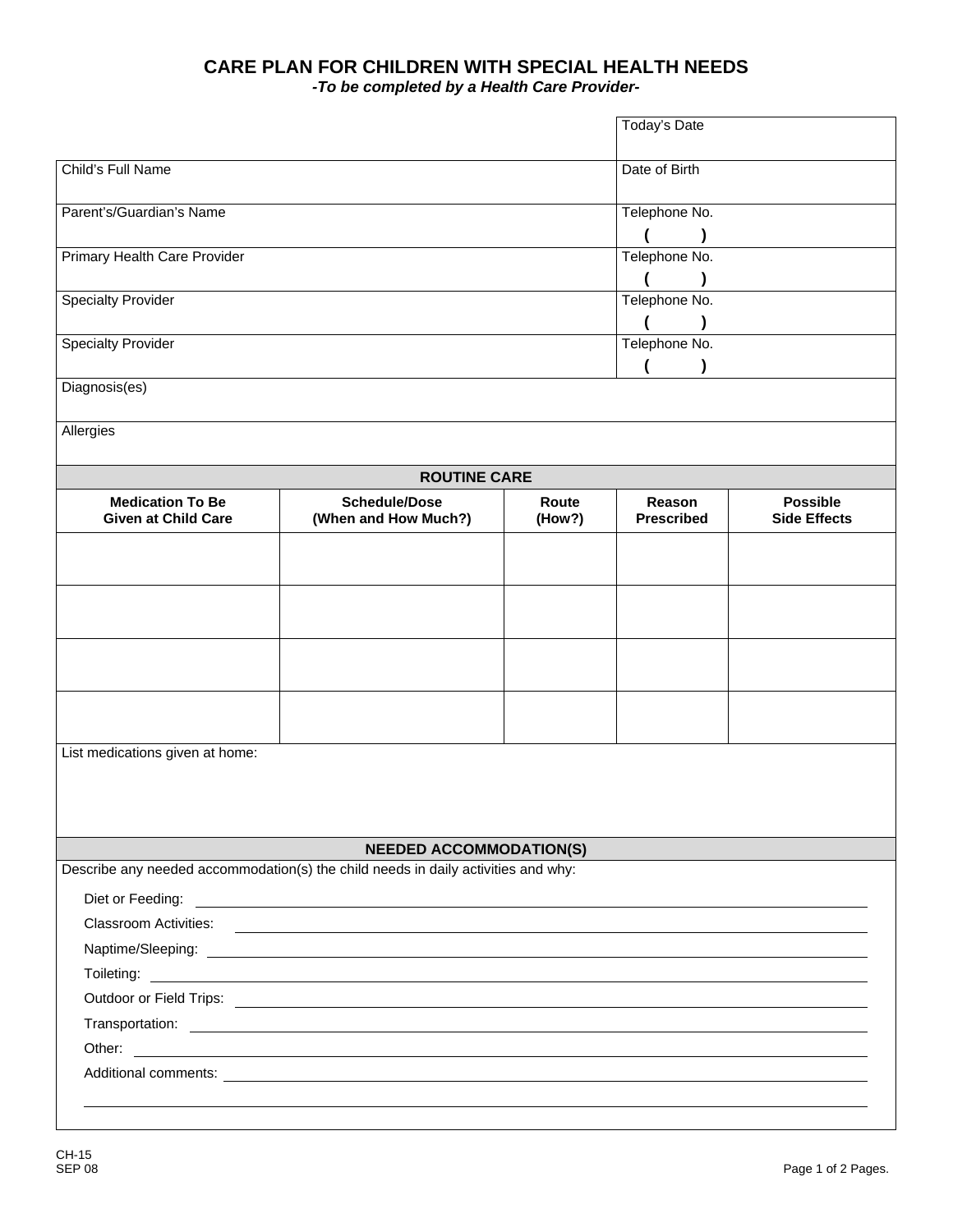## **CARE PLAN FOR CHILDREN WITH SPECIAL HEALTH NEEDS Continued**

| <b>SPECIAL EQUIPMENT / MEDICAL SUPPLIES</b>                                                                                   |      |  |  |  |
|-------------------------------------------------------------------------------------------------------------------------------|------|--|--|--|
|                                                                                                                               |      |  |  |  |
|                                                                                                                               |      |  |  |  |
| 2. $\overline{\phantom{a}}$                                                                                                   |      |  |  |  |
|                                                                                                                               |      |  |  |  |
| 3.                                                                                                                            |      |  |  |  |
| <b>EMERGENCY CARE</b>                                                                                                         |      |  |  |  |
| CALL PARENTS/GUARDIANS if the following symptoms are present:                                                                 |      |  |  |  |
|                                                                                                                               |      |  |  |  |
|                                                                                                                               |      |  |  |  |
|                                                                                                                               |      |  |  |  |
| CALL 911 (EMERGENCY MEDICAL SERVICES) if the following symptoms are present, as well as contacting the parents/guardians:     |      |  |  |  |
|                                                                                                                               |      |  |  |  |
|                                                                                                                               |      |  |  |  |
|                                                                                                                               |      |  |  |  |
| TAKE THESE MEASURES while waiting for parents or medical help to arrive:                                                      |      |  |  |  |
|                                                                                                                               |      |  |  |  |
|                                                                                                                               |      |  |  |  |
|                                                                                                                               |      |  |  |  |
|                                                                                                                               |      |  |  |  |
| SUGGESTED SPECIAL TRAINING FOR STAFF                                                                                          |      |  |  |  |
|                                                                                                                               |      |  |  |  |
|                                                                                                                               |      |  |  |  |
|                                                                                                                               |      |  |  |  |
|                                                                                                                               |      |  |  |  |
|                                                                                                                               |      |  |  |  |
| Health Care Provider Signature                                                                                                | Date |  |  |  |
|                                                                                                                               |      |  |  |  |
|                                                                                                                               |      |  |  |  |
| <b>PARENT NOTES (OPTIONAL)</b>                                                                                                |      |  |  |  |
|                                                                                                                               |      |  |  |  |
|                                                                                                                               |      |  |  |  |
|                                                                                                                               |      |  |  |  |
|                                                                                                                               |      |  |  |  |
| I hereby give consent for my child's health care provider or specialist to communicate with my child's child care provider or |      |  |  |  |
| school nurse to discuss any of the information contained in this care plan.                                                   |      |  |  |  |
| Parent/Guardian Signature                                                                                                     | Date |  |  |  |
|                                                                                                                               |      |  |  |  |

**Important:** *In order to ensure the health and safety of your child, it is vital that any person involved in the care of your child be aware of your child's special health needs, medication your child is taking, or needs in case of a health care emergency, and the specific actions to take regarding your child's special health needs.*